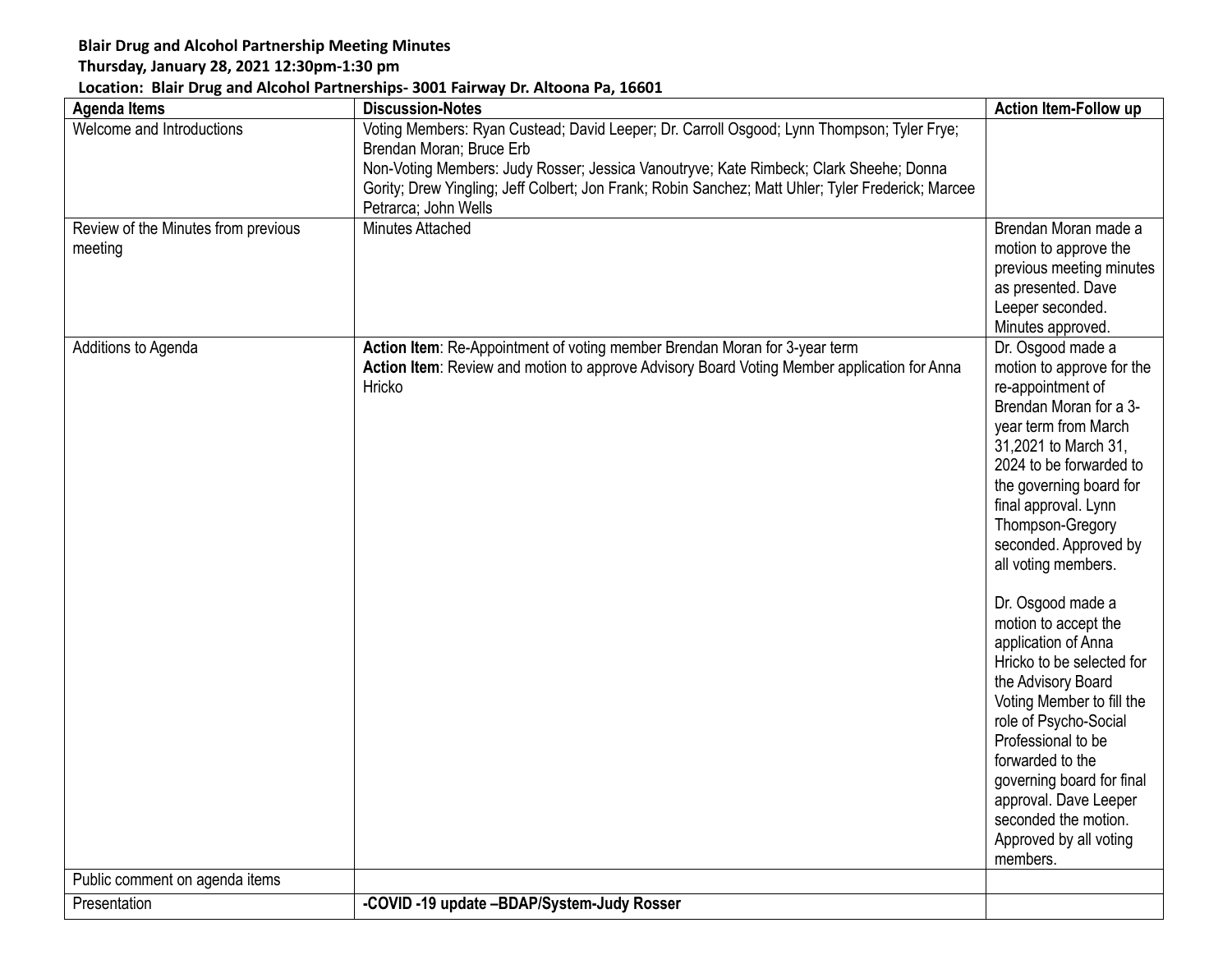|                                                                                                                             | BDAP moved all community and support meetings to Zoom only during the holidays in December<br>due to the increase concerns of COVID; in house assessments, ICM and CRS services remained<br>face to face, with telehealth option if needed; Support groups returned to BDAP in-person<br>meetings on January 4, 2021; community meetings will continue to run via Zoom through<br>February; there has been an increase of overdose and overdose deaths during the pandemic, with<br>a 78% increase; both BDAP and treatments providers are taking new clients and taking necessary<br>precautions, such as COVID screenings, masks, and telehealth, if needed.<br>-Presentation of Sublocade by Tyler Frederick (Pyramid)<br>Tyler Frederick and Robin Sanchez presented information on Sublocade, a prescription medicine<br>used to treat adults with opioid addiction; contains buprenorphine; is injected into the abdomen as<br>a liquid and becomes a gel-like substance under the skin and may be felt/seen as a small bump;<br>releases into the body slowly and becomes smaller until it dissolves completely; currently Pyramid<br>has 3 locations that administers Sublocade, Franklin County, Altoona and Centre County; is used<br>as part of a treatment plan that includes counseling; more information can be found at<br>www.sublocade.com |                                                                                                                                                                                                                                                                                                                                                                                                                        |
|-----------------------------------------------------------------------------------------------------------------------------|-------------------------------------------------------------------------------------------------------------------------------------------------------------------------------------------------------------------------------------------------------------------------------------------------------------------------------------------------------------------------------------------------------------------------------------------------------------------------------------------------------------------------------------------------------------------------------------------------------------------------------------------------------------------------------------------------------------------------------------------------------------------------------------------------------------------------------------------------------------------------------------------------------------------------------------------------------------------------------------------------------------------------------------------------------------------------------------------------------------------------------------------------------------------------------------------------------------------------------------------------------------------------------------------------------------------------------------------------------------|------------------------------------------------------------------------------------------------------------------------------------------------------------------------------------------------------------------------------------------------------------------------------------------------------------------------------------------------------------------------------------------------------------------------|
| Recommendations from Council:                                                                                               | <b>Action Items</b><br>- Slate of Officers - Officer voting for 2021<br>Chairperson, 1 <sup>st</sup> Vice-Chairperson, 2 <sup>nd</sup> Vice-Chairperson<br>Nominations as follows:<br>Chairperson: Lynn Thompson-Gregory - accepted nomination<br>1 <sup>st</sup> Vice-Chairperson: Dave Leeper - accepted nomination<br>2 <sup>nd</sup> Vice-Chairperson: Ryan Custead - accepted nomination<br>Motion made and approved.<br>- Membership Packet<br>Jessica reviewed the new membership packet and requested feedback; any feedback to be<br>emailed to Jessica by February 12, 2021.<br>- Membership Drive<br>Membership forms were sent via email; requesting all members to complete forms and return to<br>Jessica or Kate; will be updated yearly; Jessica reported that the Membership Drive will begin in<br>February for outreach to increase the coalition and network within the community.                                                                                                                                                                                                                                                                                                                                                                                                                                                      | Brendan Moran made a<br>motion to accept the slate<br>of officers as follows:<br>Chairperson: Lynn<br>Thompson-Gregory; 1 <sup>st</sup><br>Vice-Chairperson: Dave<br>Leeper; 2 <sup>nd</sup> Vice-<br>Chairperson: Ryan<br>Custead. Dave Leeper<br>seconded. Approved by<br>all voting members.<br>Feedback on<br>Membership packet to be<br>emailed by February 12,<br>2021 to Jessica at<br>jvanoutryve@blairdap.org |
| <b>Committee Reports:</b><br>Education:<br>CPDUD:<br>Youth League:<br>Rise for Recovery:<br>Grants and BDAP program update: | Update on Partnership Sub Committees-Handout enclosed<br><b>Grants and Program updates:</b><br><b>Center of Excellence Grant</b><br>Grant was approved to help with clients with opiate substance disorders<br><b>OUD Housing Grant</b><br>Grant approved for \$1 million to assist with housing and help get the basic needs met<br>Medicated Assisted Treatment-SAMHSA Grant-1-year extension to 9/30/2021<br><b>SBIRT Grant</b>                                                                                                                                                                                                                                                                                                                                                                                                                                                                                                                                                                                                                                                                                                                                                                                                                                                                                                                          |                                                                                                                                                                                                                                                                                                                                                                                                                        |